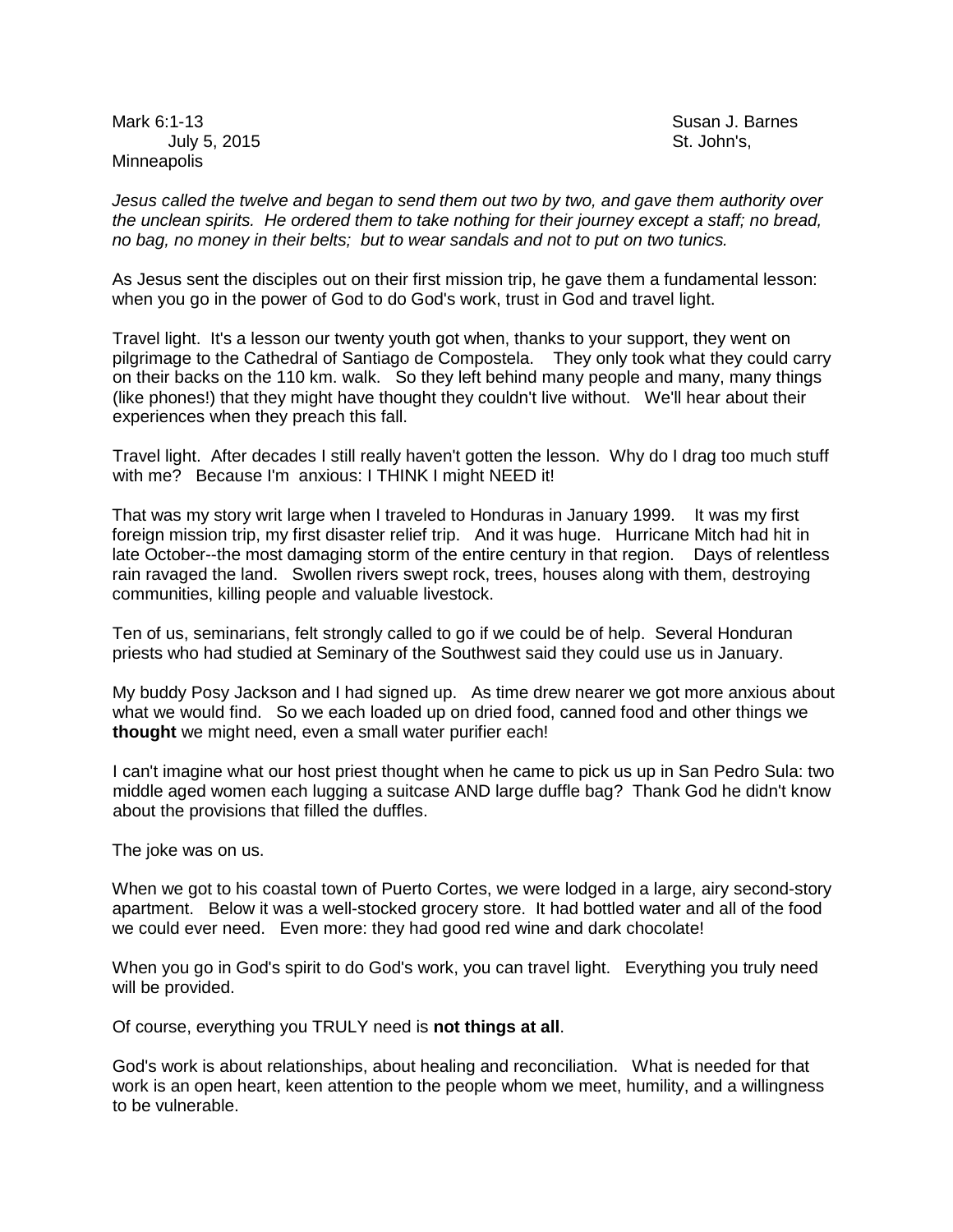Jesus commanded the disciples to travel with NOTHING so that they would be vulnerable and present. They came in pairs to different villages--not as high and mighty healers, not even as peers. They came with their hands open. They had to rely on the kindness of strangers for food and shelter. They had to enter into relationships, seek true hospitality and accept what was offered them. They had to be cared and provided for themselves before they could care for others. They had to become part of a community of trust to become God's instrument for those they were sent to serve.

Traveling as they did, the disciples were stripped of the illusion of self sufficiency. They knew they were radically reliant upon God's gracious provision through the generous hospitality of other people. St. Paul realized that, too. And he wrote to the church in Corinth that God's "grace is sufficient...for power is made perfect in weakness."

Our lives are deeply, truly interdependent. When two or three are gathered in honest humility about our own limitations, we can be more present to the eternal Presence: the healing, reconciling power of God in our midst. When we travel light, when we are not distracted by our electronic devices, not weighted down with worry or with stuff, we connect more deeply with those around us--with their need, and our own.

That's what happened to the disciples.

It's what finally happened to me and Posy in Honduras.

Our host church had a mission community: a village in a remote area. Leaving all of our useless provisions behind we hiked for several hours with the Rector's son to get there. It was the first visit to their mission community since the storm, over two months before.

We were received with surprise and great joy. Then came the sorrow as we were told how the floods had killed many and left survivors with precious little.

Our nominal task was to record the measurements of the villagers so we could return with of clothes and shoes for each one. We did that, of course.

But our ministry, our work, was to be present: attentive, caring for people who had suffered such terror and loss. My Spanish was rudimentary. But I soon realized it didn't matter. I was supposed to LISTEN to their stories, whether I understood or not, to be present lovingly to what they needed to say. That was the most important thing we could give them.

Their priceless gift to us was the gift of themselves. God's spirit dissolved barriers of language, culture, class between us as they welcomed these two grizzled gringas. They entrusted us with the stories of their deep, deep sorrows.

The most poignant moment came when an elderly lady arrived after the others had been tended to. She was a bit breathless. She told us she didn't know we were coming (how could she have?). She apologized for not having prepared refreshments!

We reassured her. And then we listened. Listening, we learned that the storm had taken the life of her only child, a son; he died trying to save the chickens and cow they cared for and relied upon for food. Listening, we realized that she was blind. We had nothing to offer her but our